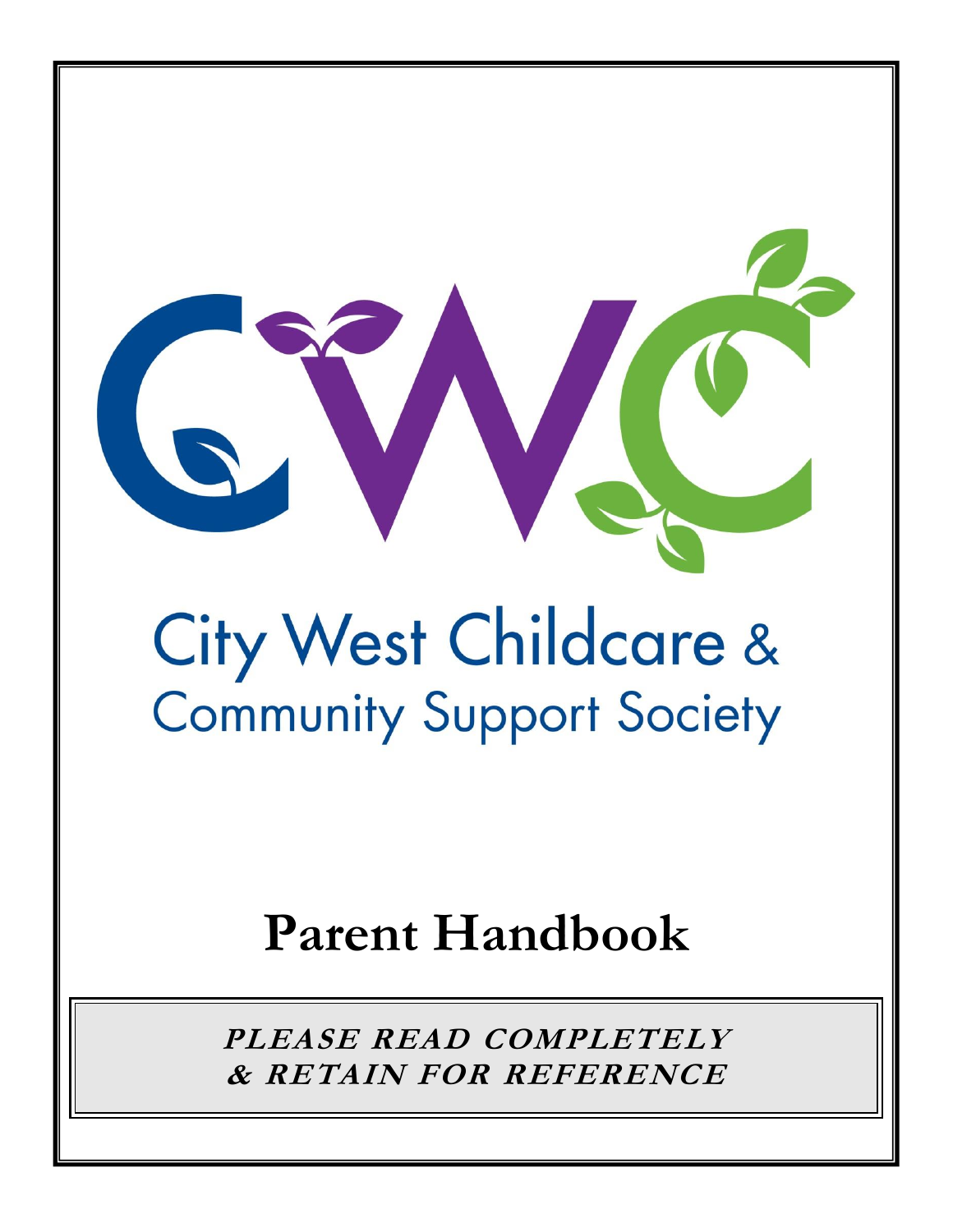# **Table of Contents**

| $A_{-}$     |  |  |  |
|-------------|--|--|--|
| <b>B.</b>   |  |  |  |
| $C_{\cdot}$ |  |  |  |
| D.          |  |  |  |
| Е.          |  |  |  |
| F.          |  |  |  |
|             |  |  |  |
|             |  |  |  |
|             |  |  |  |
|             |  |  |  |
|             |  |  |  |
|             |  |  |  |
|             |  |  |  |
|             |  |  |  |
|             |  |  |  |
|             |  |  |  |
|             |  |  |  |
|             |  |  |  |
|             |  |  |  |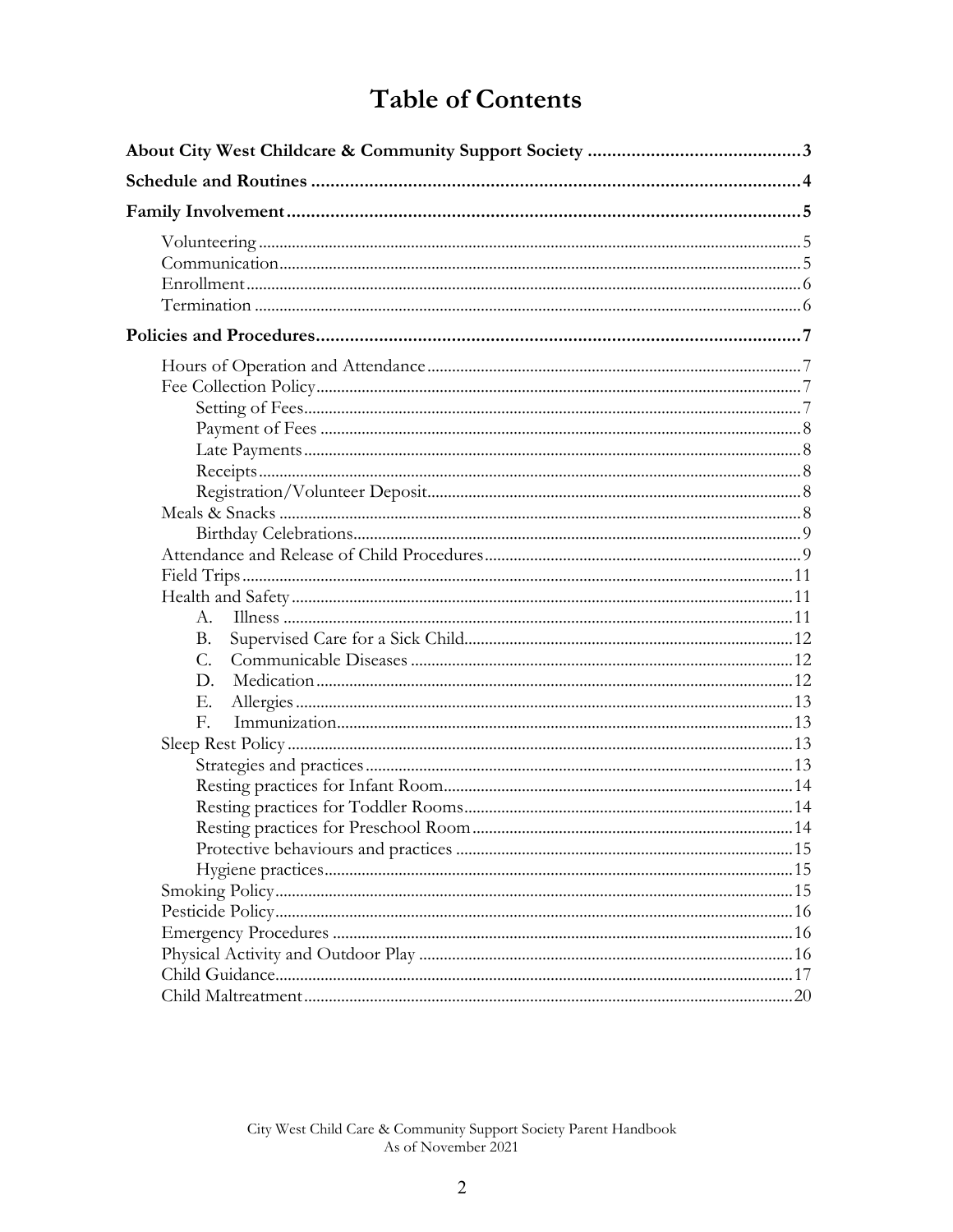# <span id="page-2-0"></span>**About City West Childcare & Community Support Society**

We are pleased that you chose City West Childcare & Community Support Society as your childcare provider. We have been providing high quality childcare and family resource programs in the west end of Edmonton since 1970. City West is licensed to offer childcare to 100 children aged 12 months to 6 years. In addition to our childcare program, we provide community support programs for families of the City of Edmonton. These programs include community events, parent education workshops, and our popular Unpack N' Play program.

City West Childcare & Community Support Society is a non-profit society. We are governed by a Board of Directors many of whom have children enrolled in the program. The Board of Directors sets the overall policies and direction for the society and oversee the programming of both the childcare and family support activities. As a non-profit society every parent who registers a child is encouraged to become a member of the society. To become a "voting" member parents complete a simple membership form and pay the nominal annual fee established by the society. This would entitle you to vote at our Annual General Meeting or any Special General Meetings and the opportunity to sit on the Board of Directors.

City West Childcare & Community Support Society believes children learn about themselves and their world by exploring and playing with other children and adults. We plan learning experiences to engage the mind, spirit and body of the children in our care and give them the foundation they need to be life-long learners. Early childhood educators guide children, share their expertise and document children's development and learning. Parents are our partners. We want to create a sense of community for our families so we can extend their child's learning experience between their home and City West.

Our highly qualified early childhood educators create an environment that challenges and stimulates each child and recognizes their unique needs. We typically exceed the required staff-child ratios to ensure that all children get the attention they need.

**\*The COVID-19 Pandemic has forced some of our typical practices to shift from those explained throughout this handbook. Please note that should new public health orders be in contradiction with any of these policies, the agency will comply with public health directives.**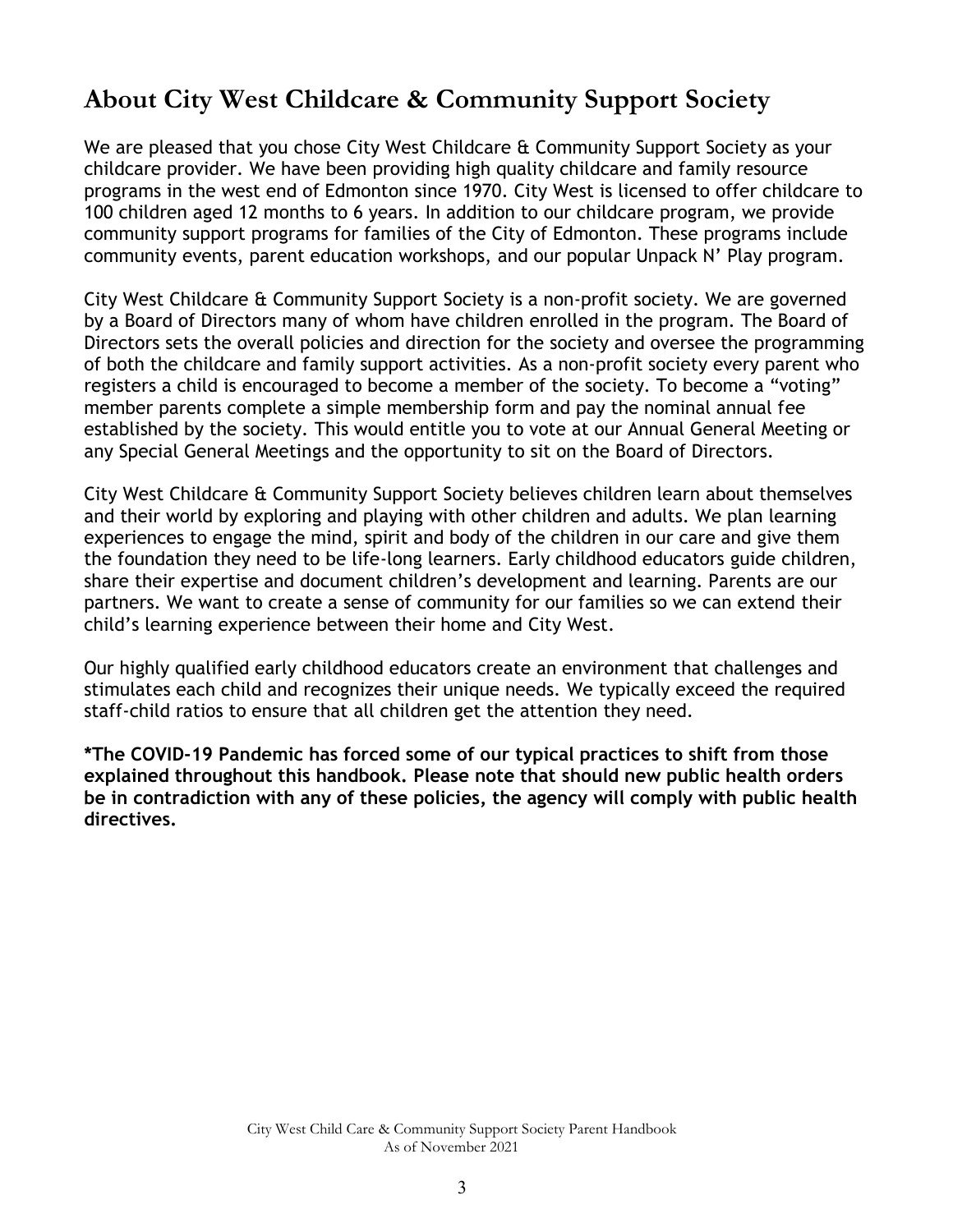# <span id="page-3-0"></span>**Schedule and Routines**

In each childcare room the plan for the daily program is posted. Our daily programs are designed to meet the developmental needs of each age group, as well as the unique needs of each child. Daily programs include opportunities for children to play in small groups and spend time individually with an early childcare educator. Weather permitting, the daily program includes time for outdoor play. Our program includes music, creative play, physical activity and other activities that stimulate the development of young children.

|                                      | General Schedule *Note: Each room will follow a slightly different routine, so<br>please discuss specifics with the Educators in your room |
|--------------------------------------|--------------------------------------------------------------------------------------------------------------------------------------------|
| $7:30$ am - 9:30 am                  | Children Arrive (light snack available until 8am) / Free Play                                                                              |
| $9:30$ am - 10:00 am                 | Morning Snack/Breakfast                                                                                                                    |
| 10:00 am $-$ 11:30 am                | Program                                                                                                                                    |
| 11:30 am $-$ 12:30 pm                | Lunch                                                                                                                                      |
| $12:30 \text{ pm} - 2:30 \text{ pm}$ | <b>Nap</b>                                                                                                                                 |
| $2:30 \text{ pm} - 3:00 \text{ pm}$  | Wake-up Activities                                                                                                                         |
| $3:00 \text{ pm} - 3:30 \text{ pm}$  | Afternoon Snack                                                                                                                            |
| $3:30$ pm $-5:30$ pm                 | Program/Free Play/Children Depart (light snack available after 5pm)                                                                        |

Children are graduated to the next room based on their development and available space.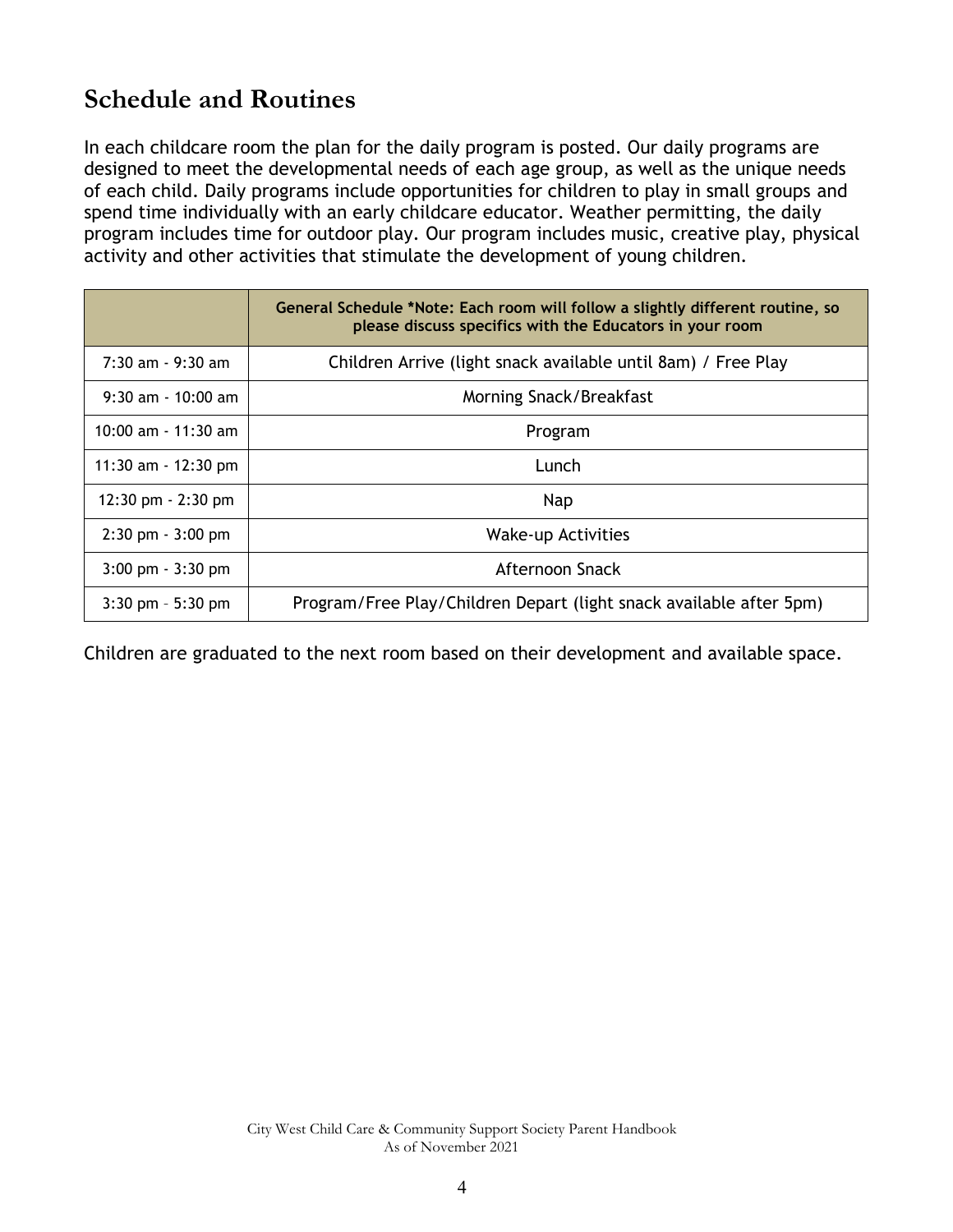# <span id="page-4-0"></span>**Family Involvement**

We encourage parents to be involved in and informed of the daily life of the Centre. Parents are welcome to drop by any time during the day or to call during the day to find out how their child is doing. We offer regular opportunities for staff to communicate with families about their children's activities and development and current decisions about the operation of the society and its programs.

In addition, there are social opportunities offered throughout the year for parents to meet other parents and families of children enrolled at the Centre.

**\*The above practices have been put on pause due to the COVID-19 pandemic. Please continue to use the HiMama App for daily reports and to communicate directly with the Educators in the rooms.**

#### <span id="page-4-1"></span>**Volunteering**

As a non-profit society we rely on the contributions of parents to provide a high quality program. Program fees only cover a portion of the cost of operating the childcare program. To cover the remaining costs we rely on volunteers, seek grant funding and conduct fundraisers.

Parents are required to volunteer 4 hours per calendar year (or 1 hour per quarter if not enrolled for the entire year) *as well as* one casino shift per 2 years. Volunteer opportunities include sitting on the board of directors, sitting on committees, helping with our concerts and fundraisers (e.g. silent auctions, craft sales, etc.) or at the centre (e.g. cleaning cubbies and toys) or with community support activities (e.g. helping at an event, setting up for a parenting workshop). We also encourage families to communicate about any other volunteering that they may be able to assist with at City West.

Upon enrolment, a \$250 volunteer deposit is collected. If the volunteer time is completed within the calendar year, the volunteer deposit will be transferred to the next calendar year. If the volunteer time is incomplete at the end of the calendar year, the entire deposit is forfeited and a new deposit will be required. Upon termination of enrolment, the volunteer deposit will be returned in full *if volunteer hours are complete*. The entire volunteer deposit will be forfeited if a family fails to fulfill casino volunteer requirements.

#### <span id="page-4-2"></span>**Communication**

- 1. Staff members will organize the daily program to maximize opportunities for daily verbal communication with parents/guardians.
- 2. Parents/guardians are encouraged to communicate with the Centre during the day for information about children's well-being and activities.
- 3. Staff will complete a developmental screen for each child upon enrollment and then at intervals determined by the screen. The results of the screen will be shared with the parents/guardians and a copy placed in the child's file.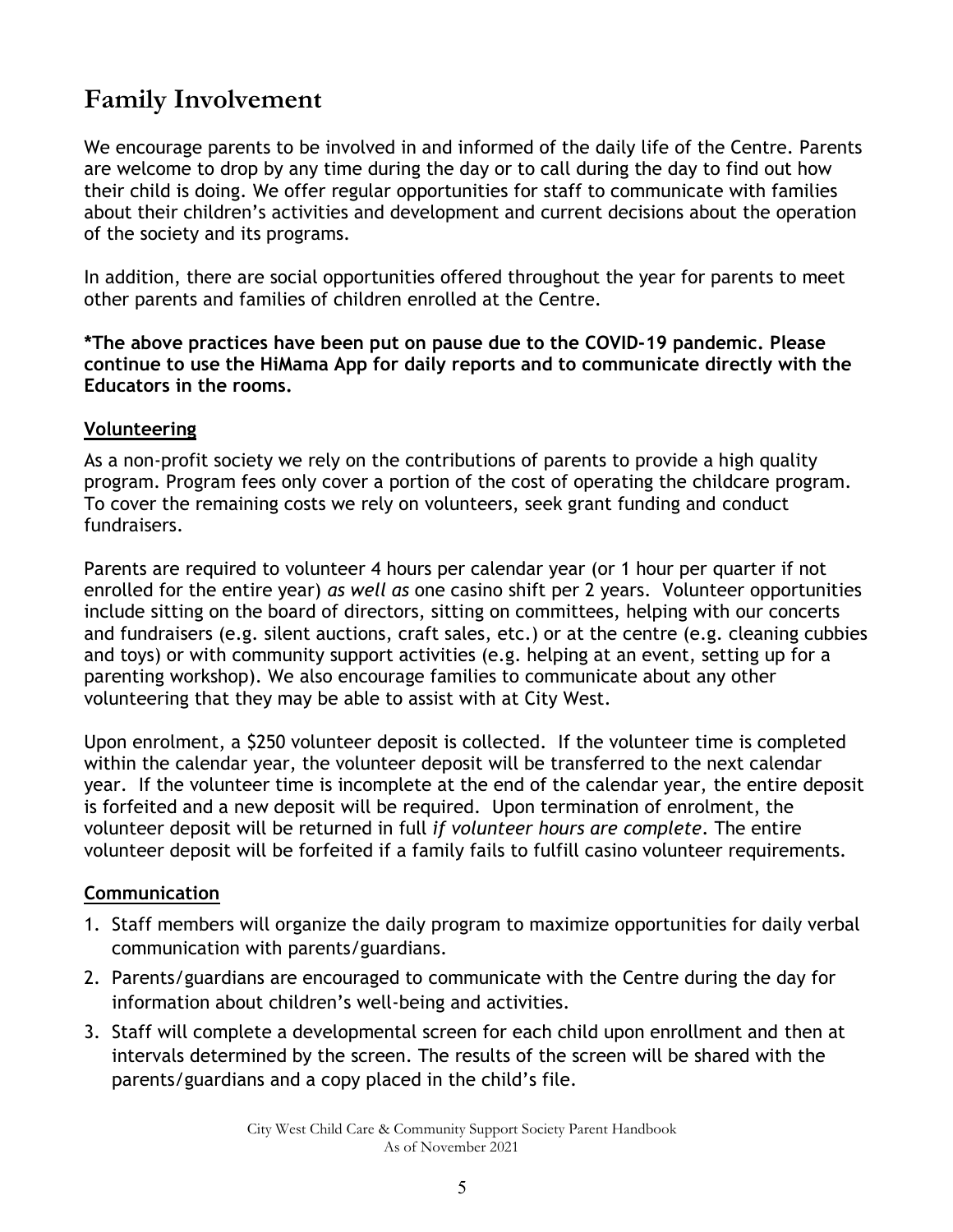- 4. The Centre will prepare a monthly newsletter that includes information about programs and opportunities for related community events and activities.
- 5. Parents/guardians who have concerns about the program or their child's experience are encouraged to speak to an Educator. If the issue is not resolved to their satisfaction, they should speak to the Program Director or Executive Director. Centre staff will make every attempt to address parent's/guardian's concerns.

# <span id="page-5-0"></span>**Enrollment**

City West Childcare & Community Support Society will accept new children when there are vacancies, on a first come, first serve basis, giving priority to the children of staff members, siblings of children currently enrolled, and then to families wishing to return to the Centre if in good standing. No family will be discriminated against on the basis of race, language, culture, sex, sexual orientation or disability. City West believes in the inclusion of all children, and will provide care to children regardless of ability level. Where needed, we will work with funders and service providers to access available resources to assist with children who may require additional support. In some circumstances, City West may not be able to accommodate our program to the specific needs of a child.

Parents must complete a registration package for each child enrolled in the program. Enrollment begins on the first business day of the month. Enrollment ends on the last business day of the month. There are no deductions offered for partial months.

# <span id="page-5-1"></span>**Termination**

City West Childcare & Community Support Society will work with parents to ensure that they are informed about and understand the program's policies and procedures. The Centre can terminate its services for the following reasons:

- Fees for service are not paid in full and on time and suitable arrangements cannot be agreed upon;
- If the Centre is unable to resolve a problem with a family;
- If a family member harasses, threatens or commits a violent or unlawful act toward a staff member, child or other families involved in the program;
- If the centre is unable to access the resources required to meet the needs of a child;
- If unforeseeable circumstances prevent the centre from being able to provide care to a child

**As of January 1st, 2018, we now require a minimum two month's written notice if you are terminating your child's enrollment with the Centre.**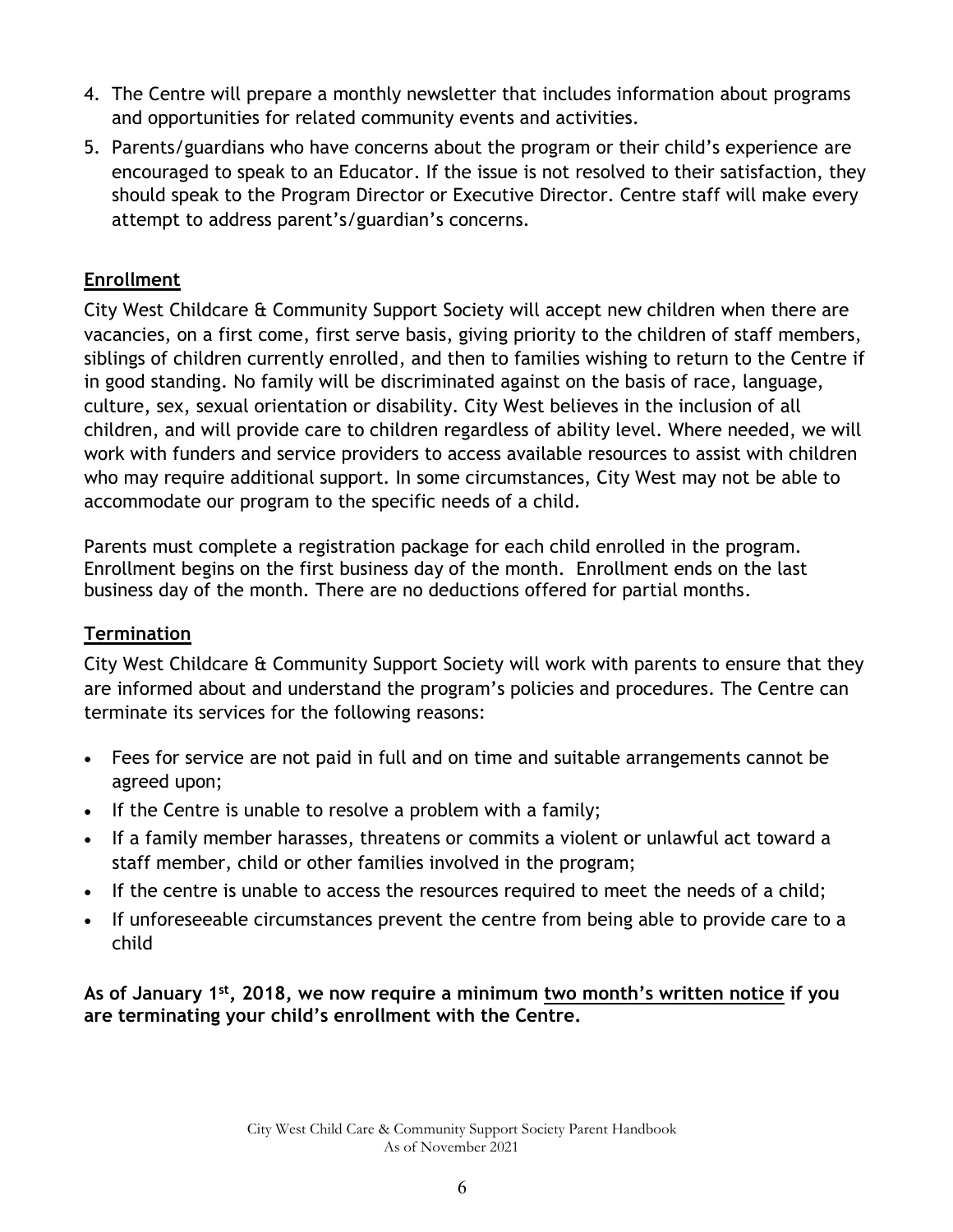# <span id="page-6-0"></span>**Policies and Procedures**

# <span id="page-6-1"></span>**Hours of Operation and Attendance**

The childcare program operates from 7:30 AM—5:30 PM Monday through Friday.

**Parents are required to have their children at the Centre no later than 9:30am.** If your child is not attending please call the Centre or message the Educators to let us know.

Parents must check their child in and out each day using the tablet outside the Office. When bringing in or picking up a child, parents are asked to greet a program staff member.

> **Family Day** (or a day in lieu)

| .                    |                    |                        |  |  |
|----------------------|--------------------|------------------------|--|--|
| <b>Easter Monday</b> | <b>Good Friday</b> | Thanksgiving<br>Monday |  |  |
|                      |                    |                        |  |  |

The Centre is closed on the following days:

| <b>Heritage Day</b>              | 1 <sup>st</sup> Tuesday following<br><b>Heritage Day</b><br>(CWC Professional<br>Development DAY) | 4 <sup>th</sup> Friday in October<br>(CWC Professional<br>Development Day) | Remembrance Day<br>(or a day in lieu)                                                      |  |  |
|----------------------------------|---------------------------------------------------------------------------------------------------|----------------------------------------------------------------------------|--------------------------------------------------------------------------------------------|--|--|
| Canada Day<br>(or a day in lieu) | Labour Day                                                                                        | <b>Victoria Day</b>                                                        | <b>National Day for</b><br><b>Truth and</b><br><b>Reconciliation</b><br>(or a day in lieu) |  |  |
| Dec. 24 - Jan. 1 (Inclusive)     |                                                                                                   |                                                                            |                                                                                            |  |  |

# <span id="page-6-2"></span>**Fee Collection Policy**

City West Childcare & Community Support Society ("the Centre") collects child care fees in a consistent, equitable manner to ensure the financial viability of the child care program. Child care fees cover the operating costs of the daily child care program including staff costs, program and instructional equipment, the snack and lunch program and field trips.

# <span id="page-6-3"></span>Setting of Fees

The monthly fee for childcare is set by the Board of Directors and reviewed annually in the context of the Society's yearly financial plan. Parents are informed in writing of changes to fees 60 days in advance of the change coming into effect.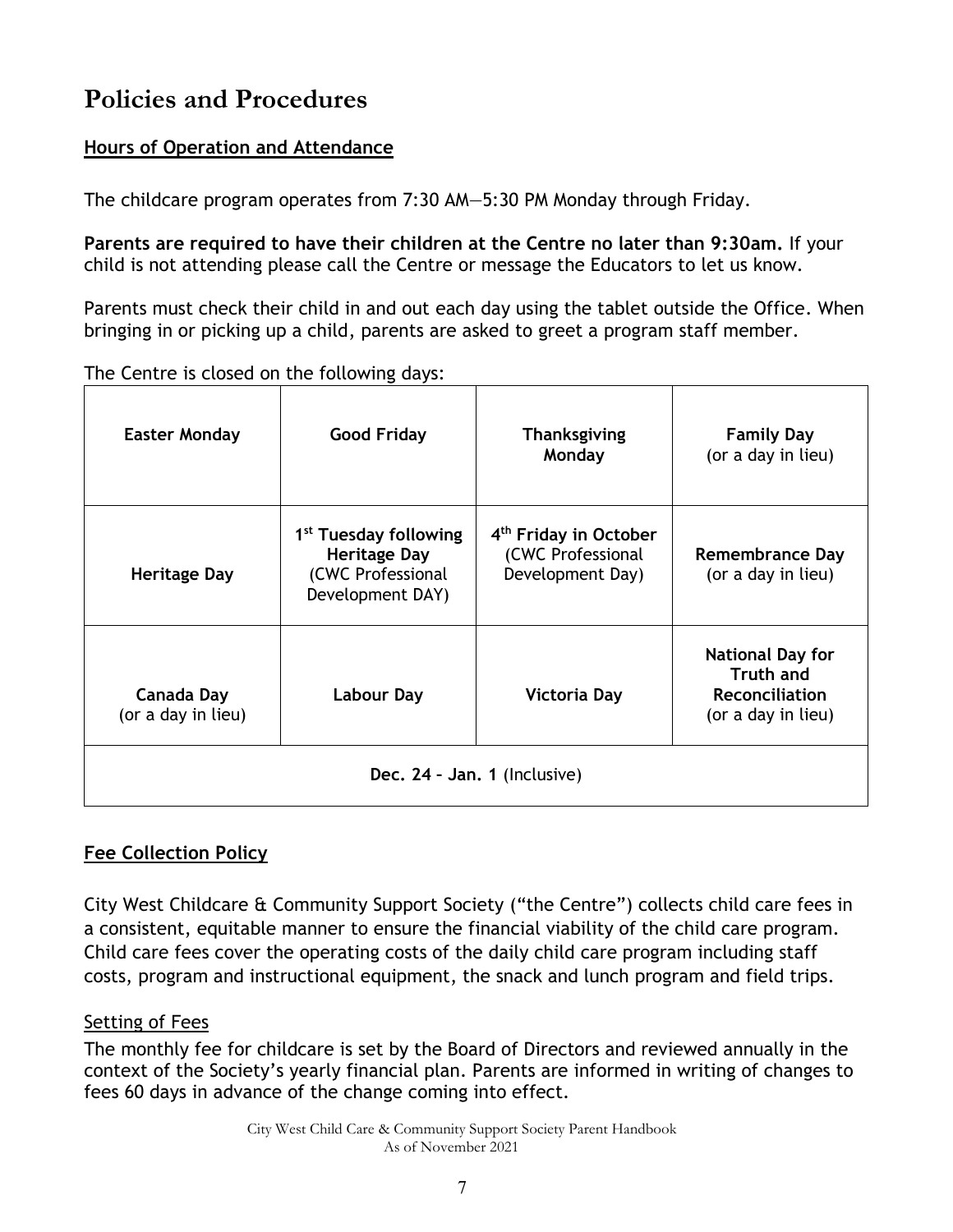#### <span id="page-7-0"></span>Payment of Fees

- Fees are due on the first day of each month. There are no deductions for absences, closures, statutory holidays or partial months.
	- $\circ$  If an unanticipated closure exceeds 1 week, the board of directors may consider revision of this policy.
- Parents are responsible for paying the full monthly fee unless a childcare fee subsidy is obtained from the Government of Alberta.
- Payment can be made by pre-authorized debit, cash or cheque.
- Management reserves the right to refuse personal cheques for payment of monthly fees.

#### <span id="page-7-1"></span>Late Payments

Parents who have not paid their fees by the  $10<sup>th</sup>$  of the month will be notified in writing their fees must be paid within full in five days. Failure to have paid fees by the 15<sup>th</sup> of the month will result in forfeiture of their childcare spot. A charge of \$20 will be issued for all NSF cheques and rejected pre-authorized payments.

#### <span id="page-7-2"></span>Receipts

- a) All parents/guardians who have paid their monthly fees will receive an annual tax receipt signed by the Executive Director. Parents/guardians can request a monthly tax receipt at any time.
- b) Parents/guardians are responsible for the retention of receipts for taxation purposes.

#### <span id="page-7-3"></span>Registration/Volunteer Deposit

Upon registration confirmation, a \$250 volunteer deposit is collected to secure your childcare space. If for any reason you are unable to enroll your child at the agreed upon date, this deposit will be forfeited. Otherwise, upon enrollment, this deposit will transfer to your volunteer deposit.

If all volunteer time (4 hours annually plus one casino shift every 2 years) is completed within the calendar year, the volunteer deposit will be transferred to the next calendar year. If the volunteer time is incomplete at the end of the calendar year, the entire deposit is forfeited and a new deposit will be required. Upon termination of enrolment, the volunteer deposit will be returned in full *if volunteer hours are complete*. The entire volunteer deposit will be forfeited if a family fails to fulfill casino volunteer requirements.

#### <span id="page-7-4"></span>**Meals & Snacks**

City West Childcare & Community Support Society ensures all children receive nutritious meals and snacks, including a hot lunch, which take into consideration health issues and also respect family requests and preferences. The preparation and serving of meals and snacks will meet regulatory requirements, taking into account individual children's needs. The menus are reviewed on a scheduled basis to ensure that they meet the changing nutritional guidelines of research and *Canada's Food Guide* to support children's healthy development.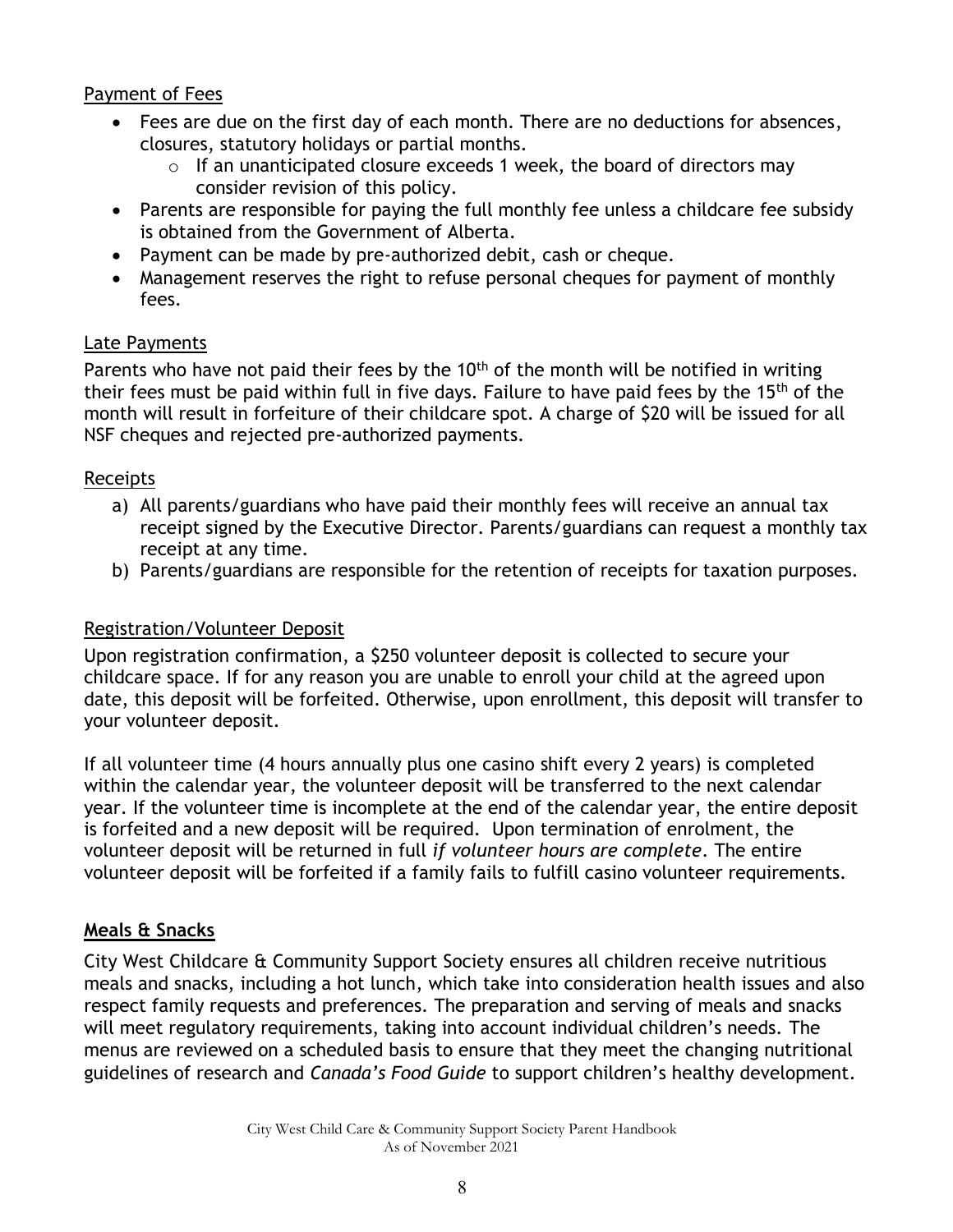#### <span id="page-8-0"></span>Birthday Celebrations

We enjoy celebrating each child's birthday and realize its importance as they embark on yet another milestone. Our priority is to ensure all children's health and safety is maintained including children who are at risk of an allergic reaction. For this reason, we ask that families only provide the following: Store bought mini cupcakes or cookies with the ingredients clearly labelled on the packaging. Treats will only be given if:

- They are store bought
- They are enclosed in sealed packaging
- Ingredients are listed on the packaging
- The 'use by' date is clearly labelled
- They are nut-free
- **\*\*\*Please provide 24 hours' notice so that parents of children with dietary restrictions can prepare something to accommodate**

All other cakes/treats will not be accepted due to health and safety regulations**.** Please be aware that some children cannot eat common foods due to various allergies including wheat, dairy, nut and egg products.

For parents who do not wish to send cupcakes to the Centre, an alternative, less sugary option is to send stickers which can be shared. Parents are not required to bring anything for birthday celebrations, each room will celebrate the birthday of each child regardless of if something sent from home.

# <span id="page-8-1"></span>**Attendance and Release of Child Procedures**

City West Childcare & Community Support Society will be transparent, consistent and flexible in accommodating family needs and requests for arrival, departures and attendance at the Centre.

- 1. In case of an **emergency closure**, Parents/guardians will likely not receive advanced notice. Parents/guardians should have emergency contacts listed in case they are not able to immediately pick up their child(ren). Some reasons for an emergency closure include but are not limited to:
	- a. Sufficient number of employees to safely operate (The daycare is required to meet provincially regulated child-to-staff ratios as stipulated by Alberta licensing regulations
	- b. Weather forecasts, current weather and road conditions
	- c. Power / water outages
	- d. Public transit ceases to operate Snowplows cease to operate
	- e. Serious contagious disease / illness
- 2. Parents/guardians are asked to have their children at the Centre by 9:30 am or call to advise their child will be arriving late or will be absent for the day.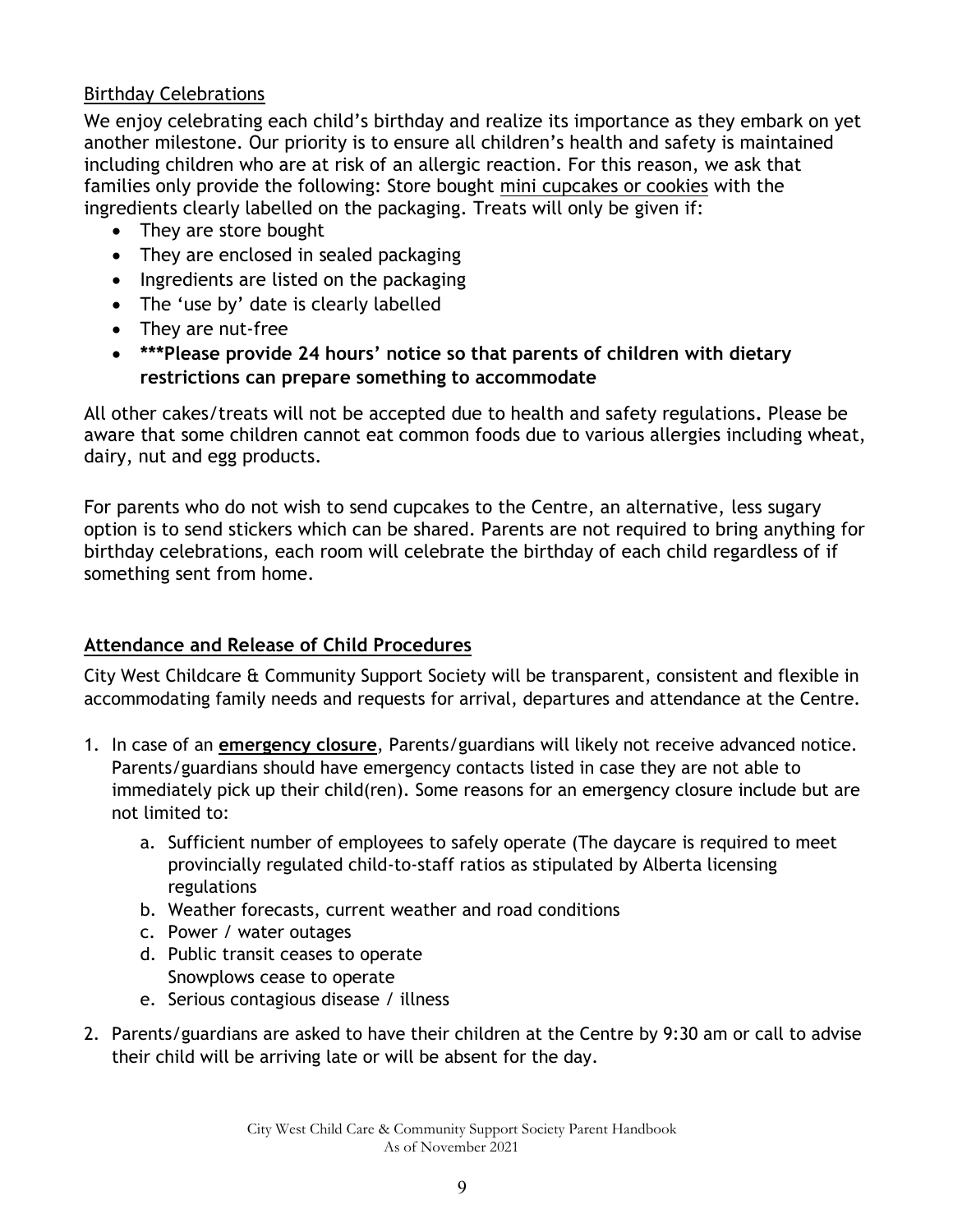- 3. Parents/guardians must check their child in and out on the parent tablet. Parents/guardians are asked to bring their child into the room and make contact with a program staff member when bringing in or picking up a child.
- 4. Minimum ratios will be maintained at all times. City West strives to exceed these ratios by providing an additional Early Childhood Educator for each room as often as is possible. The minimum ratios are as follows:

| Age of Children                     | <b>Staff to Children Ratio</b><br>(while children awake) | <b>Staff to Children Ratio</b><br>(while children resting) |
|-------------------------------------|----------------------------------------------------------|------------------------------------------------------------|
| 12 months to<br>less than 19 months | 1:4                                                      | 1:8                                                        |
| 19 months to<br>less than 3 years   | 1:6                                                      | 1:12                                                       |
| 3 years to less than 4<br>vears     | 1:8                                                      | 1:16                                                       |
| 4 years and older                   | 1:10                                                     | 1:20                                                       |

- 5. Daily attendance sheets are to be kept with each group of children (in the playroom while inside, with a designated staff member when outside of the playroom). Staff must mark all children, upon arrival or departure, in and out on the daily attendance sheet. Absent children will also be marked on the daily attendance sheet.
- 6. As staff members begin and end their shift, they will check the number of children in attendance to ensure ratio is met.
- 7. Staff members must monitor the children at all times. Head counts must be completed four times per hour in addition to those done at times of transition.
- 8. Staff members will monitor children effectively by:
	- a. Directing and closely monitoring children when carrying out activities that may involve some risk (e.g. playing near water)
	- b. Observing children's play and behaviour to anticipate what may happen next in order to assist children or intervene in the event of potential danger
	- c. Listening closely to children, even those who are not in direct line of sight
	- d. Physically positioning themselves to allow for supervision of the entire group
	- e. Watching and participating in children's play to ensure children are playing in a safe manner
	- f. Avoiding carrying out activities that may draw their attention away from active supervision
	- g. Communicating with one another in ways that support effective supervision
- 9. If someone other than a parent/guardian is to be allowed to pick up a child, this person's name(s) must be noted on the child's registration form. With the exception of the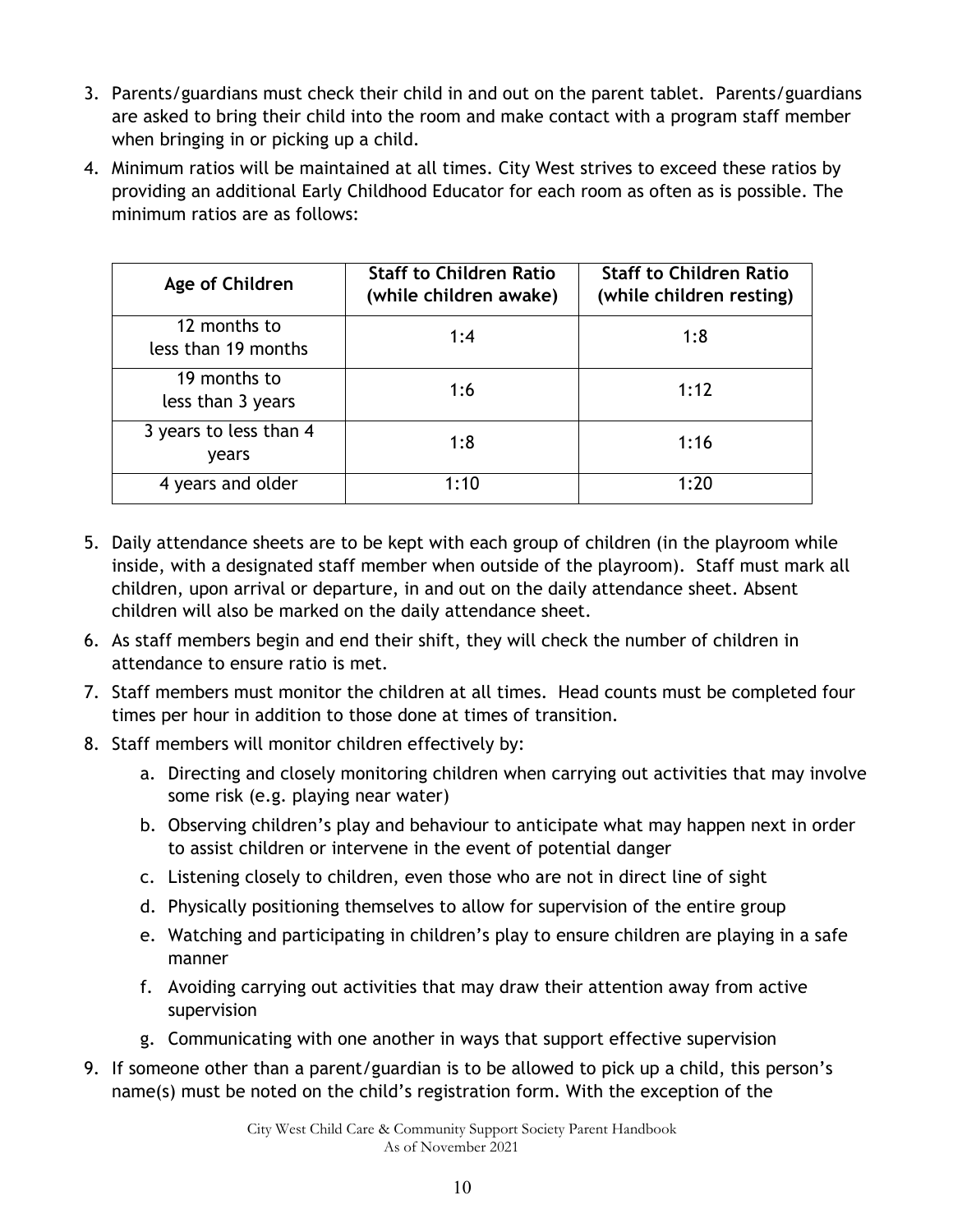parents/guardians, all individuals noted as having permission to pick up a child must be 18 years or older and will be required to show identification to staff. There are no exceptions to this procedure. The Centre will provide an opportunity annually for parents/guardians to update their child's file to provide additional names of individuals over 18 years of age who can pick up a child. All contacts will be documented and kept in the child's file.

- 10.If the individual picking up the child appears intoxicated or impaired, the Centre will not release the child to that individual. Staff will then first try to contact:
	- a. The child's parent/guardian(s) if the person picking up the child is not the parent/guardian;
	- b. The emergency contact listed on the child's file informing them of their concerns;
	- c. If not successful in making contact, Staff will then contact the Edmonton Police Services with their concerns and the license number of the individual's vehicle and will also contact the Child and Family Service Authority to arrange care for the child.

# <span id="page-10-0"></span>**Field Trips**

We sometimes organize off-site field trips for enrolled children. In order to participate in a field trip parents must give written permission for each child enrolled on the **Field Trip Permission Form**. We will let you know the location of the field trip, which staff will be participating, and the time of the trip. Family members are welcome to participate in field trips but are not primarily responsible for the supervision of children and must not take children away from the group at any time.

# <span id="page-10-1"></span>**Health and Safety**

#### <span id="page-10-2"></span>A. Illness

- 1. Subject to subsection (3), where a staff member knows or has reason to believe that a child is exhibiting signs or symptoms of illness as set out in subsection (2), the license holder must ensure:
	- a. that the child's parent arranges for the immediate removal of the child from the program premises, and
	- b. that the child does not return to the program premises until the license holder is satisfied that the child no longer poses a health risk to persons on the program premises.
- 2. Signs or symptoms of illness exhibited by a child include the child:
	- vomiting
	- having a fever over 38 degrees Centigrade/100.4 degrees Fahrenheit
	- diarrhea or stools that contain blood or mucus
	- undiagnosed rash or cough
	- a constant runny nose with thick (especially green) mucus
	- difficulty breathing
	- thick mucus or pus draining from the eye (note: red eye with watery discharge does not require exclusion)
	- mouth sores associated with drooling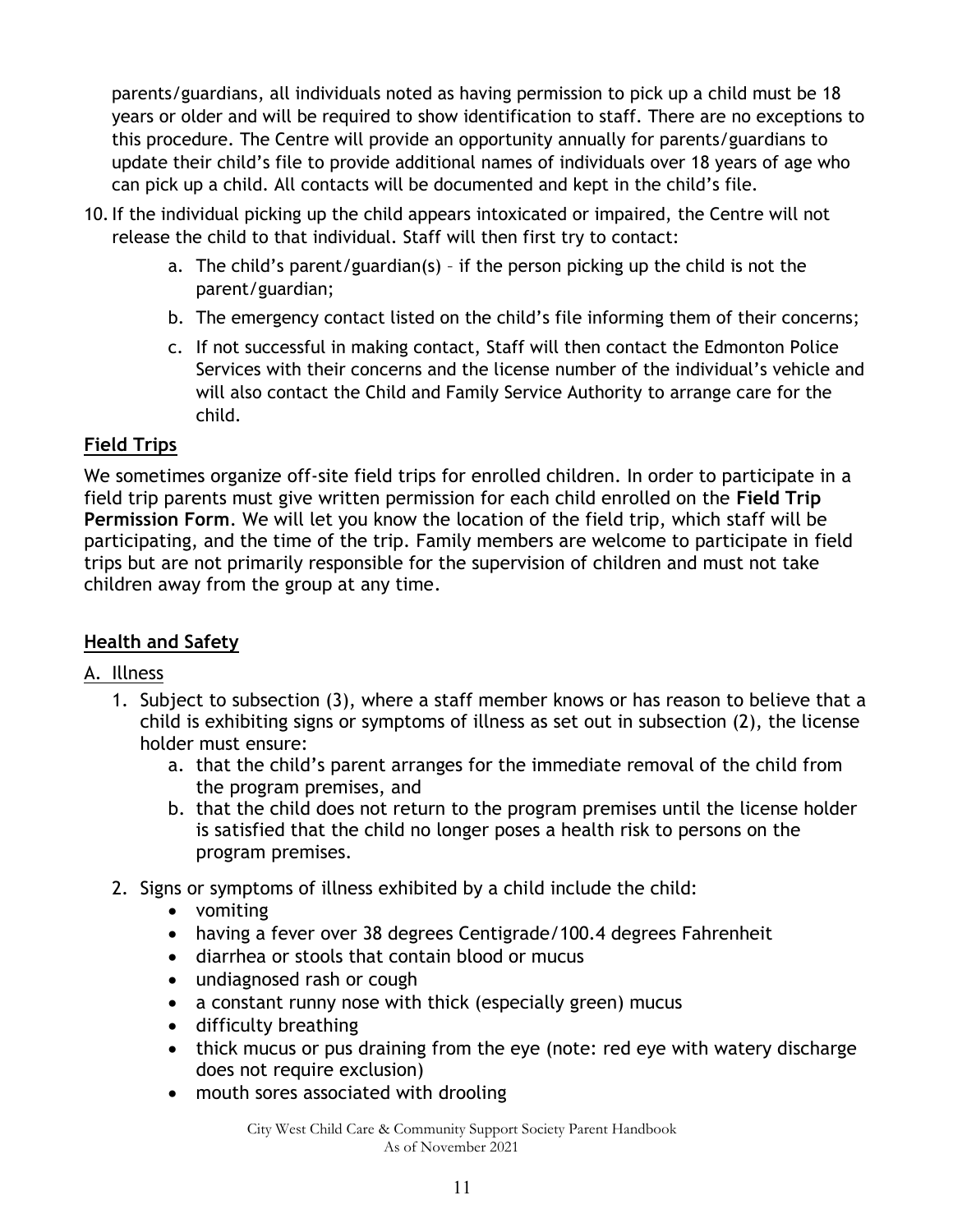- undiagnosed pain
- head lice
- known communicable diseases as per Alberta Health Services *Healthy Children in Preschool Settings* manual
- requiring greater care and attention than can be provided without compromising the care of the other children in the program, or
- having or displaying any other illness or symptom the staff member knows or believes may indicate that the child poses a health risk to persons in the program
- 3. Subsection (1) does not apply if the child's parent provides written notice from a physician indicating the child does not pose a health risk to persons on the program premises, and the child does not require greater care and attention than can be provided without compromising the care of the other children in the program.
- 4. Children cannot attend the Centre if illness prevents their ability to participate in regular daily routines or if attendance could be harmful to themselves or others.
- **5. Once sent home from the childcare program, a child will not be permitted to return until the license holder is satisfied that the child no longer poses a health risk to persons on the program premises (24 hours after symptoms subside or the Centre receives a note from the child's physician).**
- <span id="page-11-0"></span>B. Supervised Care for a Sick Child
	- 1. Parents will be informed immediately by phone using the emergency contact information provided by the parent that their child is sick and should be removed from the program.
	- 2. City West will provide sick children with a quiet, comfortable environment away from other children to rest until they are picked up from the Centre.

# <span id="page-11-1"></span>C. Communicable Diseases

- 1. Children who are diagnosed with a communicable disease must be removed from the Centre immediately and cannot re-attend the program until they are no longer contagious and as recommended in a written note from the child's physician, as per Alberta Health Services *Healthy Children in Preschool Settings.*
- <span id="page-11-2"></span>D. Medication
	- 1. If a child needs to take medication, the medication must be prescribed by a physician, in the original container and labeled with the child's name, name of the physician, date of issue, and instructions for administration.
	- 2. Parents are required to complete and sign an **Individual Medication Record**. When staff administer medication they will indicate on the **Daily Medication Administration Log** the date and time of administration, name and amount of medication and their signature.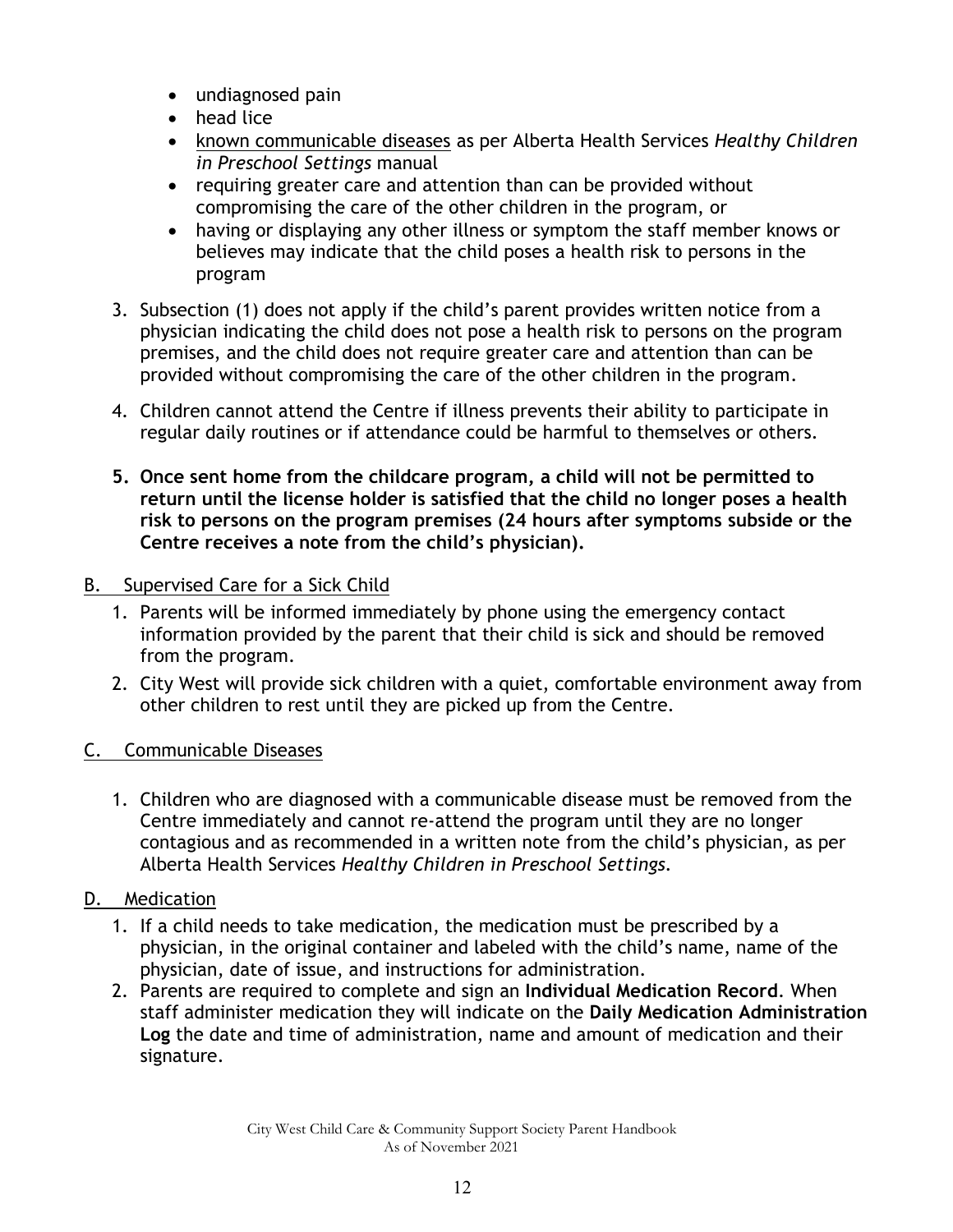# <span id="page-12-0"></span>E. Allergies

1. If a child has allergies, a completed medical form is required which outlines the management of those allergies, what potential symptoms or reactions that program staff should be aware of, and how to handle emergency situations.

#### <span id="page-12-1"></span>F. Immunization

1. Parents are asked to ensure that their child has up-to-date immunization shots in accordance with public health regulations. For more information contact Alberta Health Services (Cindy De Lorenzo, West Jasper Place Health Centre 780-342-1241.)

### G. Permission for Emergency Medical Treatment:

- 1. Parents must provide prior written consent by way of the **Permission for Emergency Medical Treatment Form** to obtain immediate qualified medical assistance (e.g.911 in the event of an accident or other medical emergency and the parent or guardian cannot be reached).
- 2. Treatment may include administration of drugs, anesthetics, blood transfusions, injections or any treatment as deemed necessary by the physician caring for the child. It is the policy that every effort will be made to contact the parent or guardian immediately.
- 3. As required by the Alberta Government, all serious injuries will be reported. You may be contacted as part of their investigation into the incident.

### <span id="page-12-2"></span>**Sleep Rest Policy**

- City West defines 'rest' as a period of inactivity, solitude, or calmness, and can include a child being in a state of sleep.
- City West believes rest is very important to the developing brain. Research demonstrates that crucial physical and mental development occurs in early childhood, and that rest provides much-needed downtime for growth and rejuvenation. Rest also helps to prevent children from becoming overtired, which not only takes a toll on their moods but may also make it harder for them to fall asleep at night.
- There's no one-size-fits-all answer regarding how much daytime sleep children need. It depends on the age, the child, and the sleep total during a 24-hour period. Though sleep needs are highly individual, City West schedules nap times based on what is generally recommended for each age group.
- Alberta Childcare Licensing dictates that all children require a daily period of rest.
- City West consults with families about their child's individual needs to be aware of the different values and parenting beliefs, cultural or otherwise that are associated with rest. However, if a family's beliefs and practices are in conflict with AHS guidelines, then we will not endorse an alternative practice, unless the service is provided with written advice from a medical practitioner.

#### <span id="page-12-3"></span>Strategies and practices

City West has a duty of care to ensure that all children are provided with a high level of safety when resting or sleeping while in care. Primary safe resting and sleeping practices for children in care at City West are: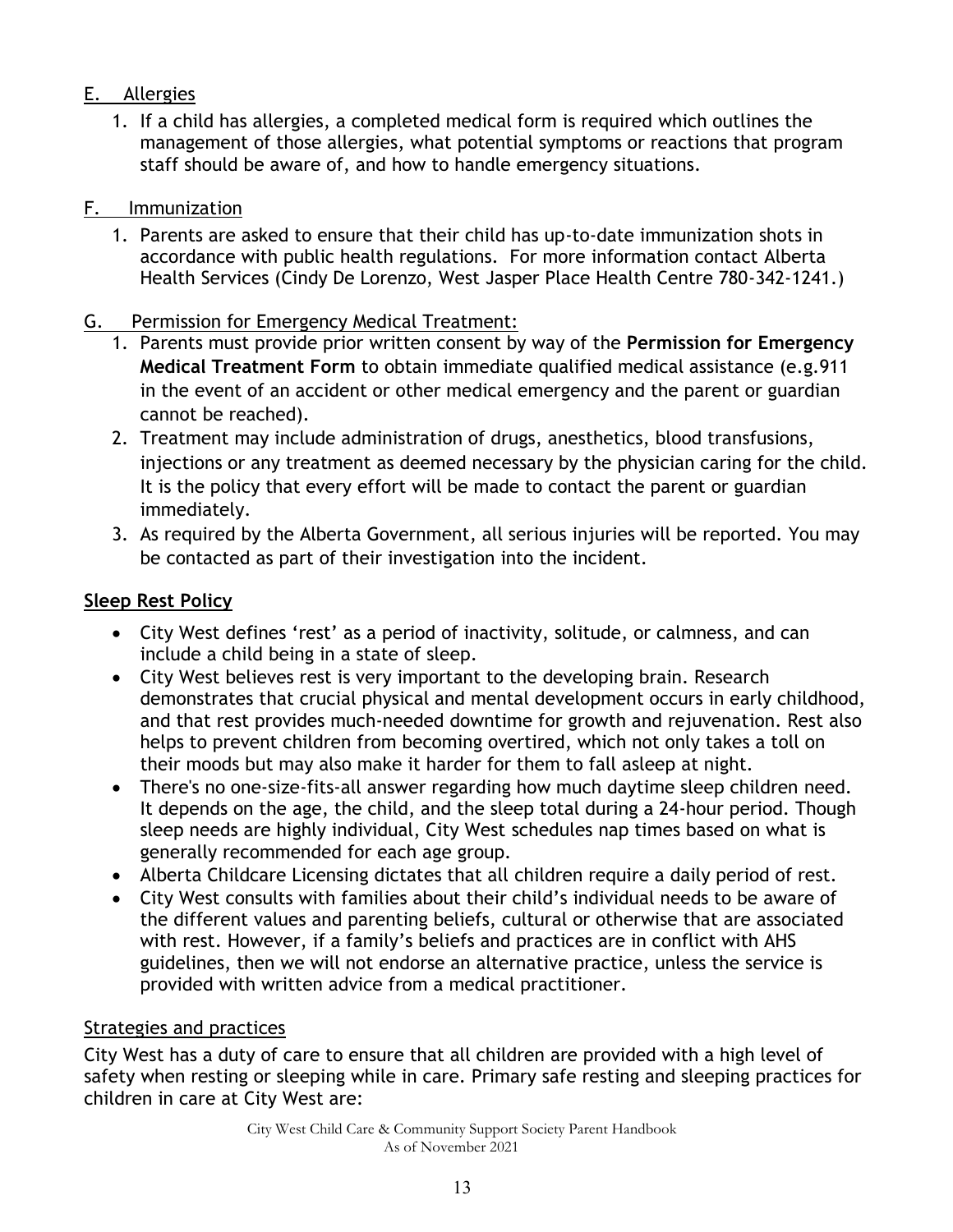- All children will rest with their face uncovered.
- Children's rest environments are free from cigarette or tobacco smoke as detailed in the service's Smoke Free Environment Policy.
- The rest environment, equipment and materials will be safe and free from hazards as detailed in the Health and Safety Policy.
- Educators monitor resting children at regular intervals and supervise the rest environment as per licensing regulations/best practice standards.

#### <span id="page-13-0"></span>Resting practices for Infant Room

- Infants will be placed on their back to rest.
- If a medical condition exists that prevents a child from being placed on their back, the alternative resting practice must be directed in writing by the child's medical practitioner.
- If older infants (over 12 months) turn over during their sleep, allow them to find their own sleeping position, but always lay them on their back when first placing them to rest.
- At no time will an infant's face be covered with bed linen.
- To prevent an infant from wriggling down under bed linen, they will be placed with their feet closest to the bottom end of the cot.
- Light bedding is the preferred option.
- City West encourages a flexible resting period for infants. Some children may be allowed to fall asleep earlier or sleep longer than the posted schedule if it seems they need it.

#### <span id="page-13-1"></span>Resting practices for Toddler Rooms

- Toddlers will be allowed to find their own sleeping position.
- At no time will a toddler's face be covered with bed linen.
- Light bedding is the preferred option.
- Alberta Childcare licensing requires that all children have a period of rest. However, parents can request a shortened rest schedule.
- Children on an alternative rest schedule will be given quiet awake activities. However, if a child falls asleep during awake activities, they will be allowed to sleep until the scheduled nap time ends.
- Children cannot discontinue naps until they reach the Preschool room, but they may have a shortened nap schedule.

#### <span id="page-13-2"></span>Resting practices for Preschool Rooms

- Preschool children will be allowed to find their own sleeping position.
- At no time will a preschooler's face be covered with bed linen when they are sleeping.
- Light bedding is the preferred option.
- Quiet experiences may be offered to preschoolers who do not fall asleep or whose parents have requested that they do not sleep. The staff-to-child ratios for supervision will apply for these children.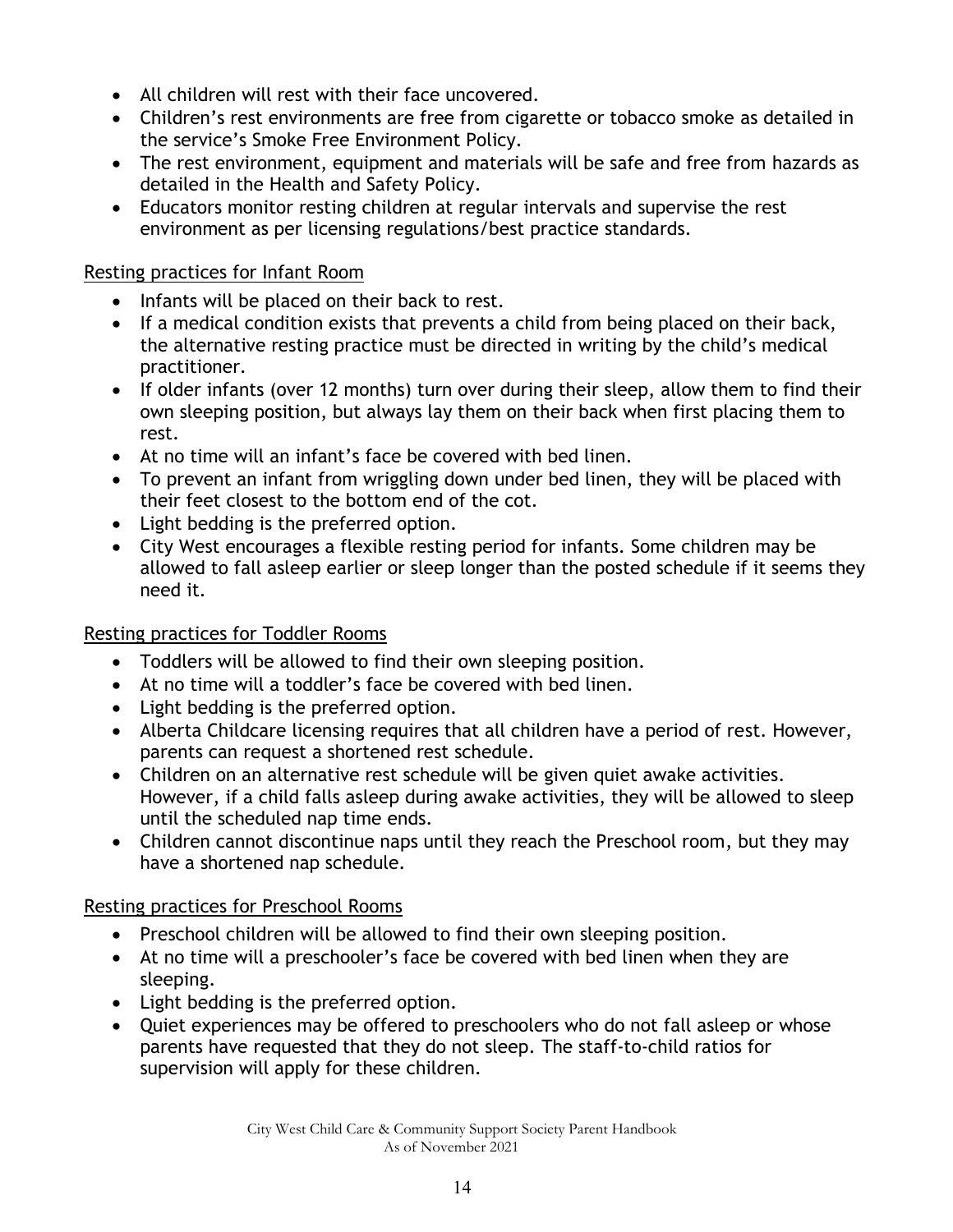- Alberta Childcare licensing requires that all children have a period of rest. However, parents can request a shortened rest schedule, or that children do not sleep during the rest period.
- Children on an alternative rest schedule will be given quiet awake activities. However, if a child falls asleep during awake activities, they will be allowed to sleep until the scheduled nap time ends.
- Any child who is not sleeping after a half-hour will not be required to stay on their cot.

### <span id="page-14-0"></span>Protective behaviours and practices

*Supervision of resting children*

- All children who are resting will be supervised by educators according to licensing standards.
- Students or volunteers will not be left unsupervised when settling children for a rest.
- All children who have fallen asleep will be monitored regularly with specific attention to breathing patterns.
- Adults will not rest or sleep in same environment as a child or group of children while in ratio.
- Supervision ratios during resting periods are followed, as set by Childcare Licensing. Regular waking ratios will be followed for children who participate in quiet activities during resting periods.
- Educators regularly check the rest environment every 10-15 minutes. They observe the following:
	- $\circ$  the position of each child's body in their cot/on their mattress;
	- $\circ$  each child's breathing rate. If a child is not breathing then the staff will commence first aid for a non-breathing child;
	- o the arrangement of bed linen. If a child's face is covered, the staff/educators will immediately uncover the child's face

# <span id="page-14-1"></span>Hygiene practices

Each child has their own cot and bed linen, which is washed on a weekly basis.

# <span id="page-14-2"></span>**Smoking Policy**

City West Childcare & Community Support Society has a vital interest in maintaining a healthy and safe environment for its children, staff and parents while respecting individual choice. Consistent with these concerns, the concerns of St. Andrew's United Church and with the City of Edmonton ordinance regarding smoking, the following policy has been established to restrict smoking in all areas of the facility.

It is the policy of the Centre that no smoking is permitted within the facility or any interior or exterior property of St. Andrew's United Church. Under no circumstances will any staff or parent smoke in the presence of any child. Cooperation and consideration is necessary to assure the successful implementation of this policy.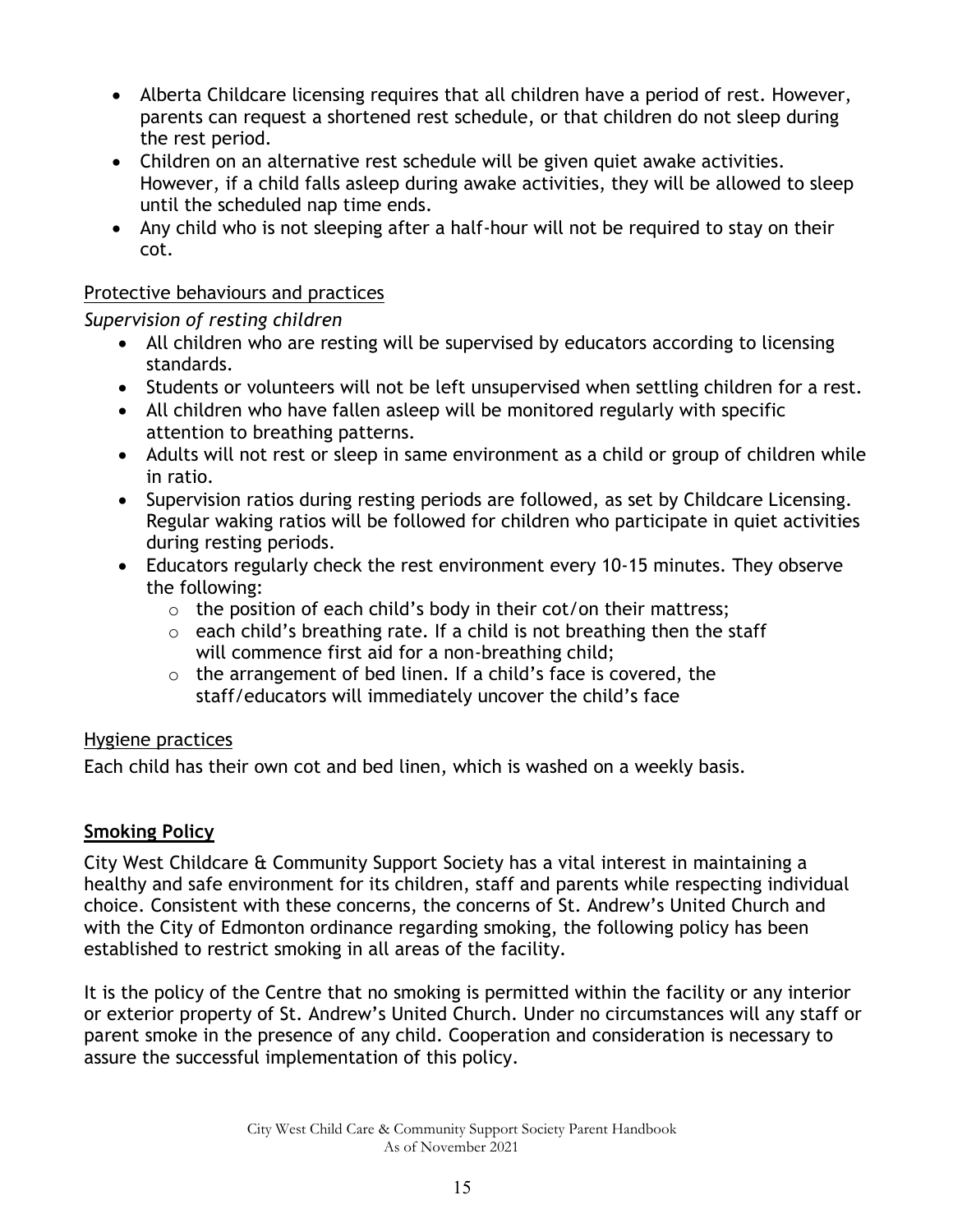# <span id="page-15-0"></span>**Pesticide Policy**

City West is committed to providing children in its care with a safe environment. It seeks to prevent children from being exposed to pests and pesticides. While pesticides protect children and property from pests such as insects, weeds, and rodents that may be found in the facility and its surrounding grounds, under some circumstances they may pose a hazard to children and staff. To minimize potential pesticide exposure to children and staff, pest control practices in this facility will include a variety of non-chemical and chemical methods. In the event pesticide use is required, parents and staff will be notified in advance of any potential use.

### <span id="page-15-1"></span>**Emergency Procedures**

In case of an emergency situation that makes the Centre's premises unsafe, the children will be evacuated from the building. The Centre has arrangements with Crestwood Arena to bring the children to that location until our own premises are safe for their return or until the children can be picked up by their parents. Parents will be informed by phone of the emergency situation and asked to pick up their child(ren) immediately.

If a child is injured staff will ensure that the child receives appropriate first aid and medical attention. If the situation requires medical attention staff will contact parents or the emergency contact if a parent is not available.

### <span id="page-15-2"></span>**Physical Activity and Outdoor Play**

City West Childcare considers physical activity an essential component of our daily programming. To ensure children have the opportunity to engage in active play our programming will include daily outdoor excursions, weather permitting. Outdoor activities could include neighbourhood walks; play in our adjoining Little Park or Crestwood Arena Park. In the event of inclement weather, play will be relocated indoors or in the Gym.

It is the responsibility of the parents/guardians to ensure that their child(ren) have the necessary clothing to participate in active play.

#### Summer Play Requirements

- Hat
- Sunscreen and insect repellant
- Shoes with ankle support AND Rubber boots
- CSA approved bicycle helmet (children must have a properly fitted helmet to ride any bicycle)

#### Winter Play Requirements

Winter Hat and Mittens – no gloves or scarves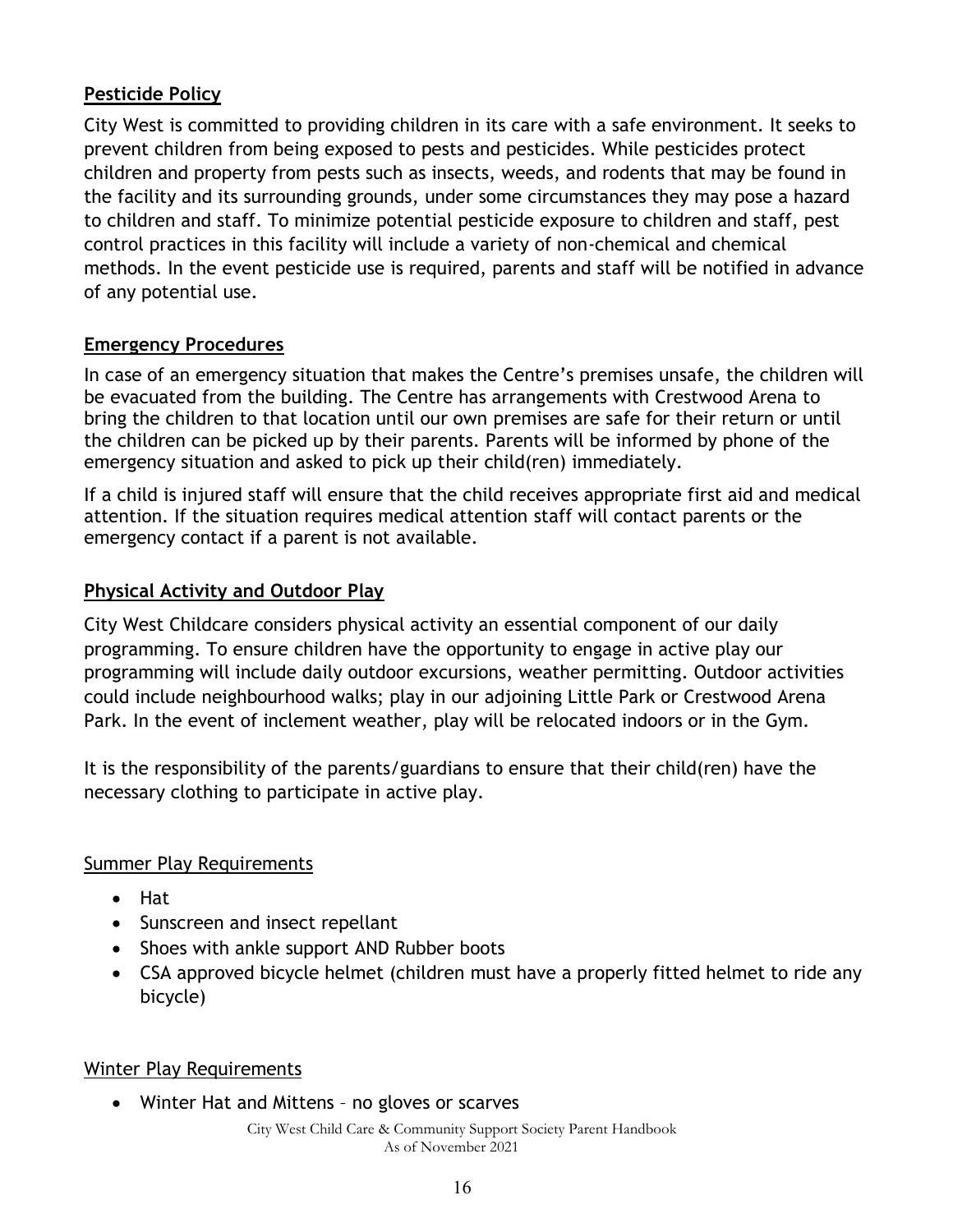- Winter jacket and snow pants
- Winter boots

It is understood that if the temperature drops to -18 degrees Celsius or colder including wind chill, rises to 30 degrees Celsius or hotter, if conditions outside make it unsafe, or if there are air advisories recommending that people remain indoors, children will not be going outdoors to play. When necessary, staff will confirm the current temperature with Environment Canada's Website to determine the suitability of outdoor play.

## **Arts and Crafts Policy**

City West provides through its programming extensive arts and crafts activities. To ensure children do not come in contact with hazardous substances found in many art supplies we only use non-toxic art supplies known to be safe for children.

### **Computer Use and Screen Time Policy**

In the event computers or other screens are available within childcare spaces the use per child will not exceed fifteen minutes per week and usage will be monitored by use of posted schedules. The content of screen time will always be educational in nature and only be used to enhance other learning activities.

# <span id="page-16-0"></span>**Child Guidance**

Child guidance should promote children's growing autonomy, promote cooperation and set and reinforce limits. City West communicates, verbally and in writing, child guidance methods to families, Educators, and children in a developmentally appropriate manner. Educators will provide regular feedback to families regarding their child's behavior, sharing both positive and challenging behaviours. City West will support and incorporate the guidance used at home as long as it falls within Licensing and our policies and procedures.

On a day-to-day basis, City West requests that families share with educators any relevant information to better care and understand the children. Information such as: Changes in the home; Physical or emotional upsets; Tired from a busy weekend; New experiences; Relevant medical information that may impact mood or behaviour

City West is committed to helping children grow to their fullest potential in a safe, caring and nurturing environment. Educators are to practice proactive, prevention and intervention Child Guidance strategies, while avoiding prohibited practices. Any child guidance provided is reasonable in the circumstances. City West focuses on providing opportunities for children to practice independence, autonomy, personal choice, empathy towards others and a sense of responsibility for their actions. Problem solving skills will help children to learn ways to cope with difficulties and frustrations.

#### **Prevention**

- $\div$  Plan for positive outcomes
- $\div$  Offer age appropriate programming, based on the interests of the child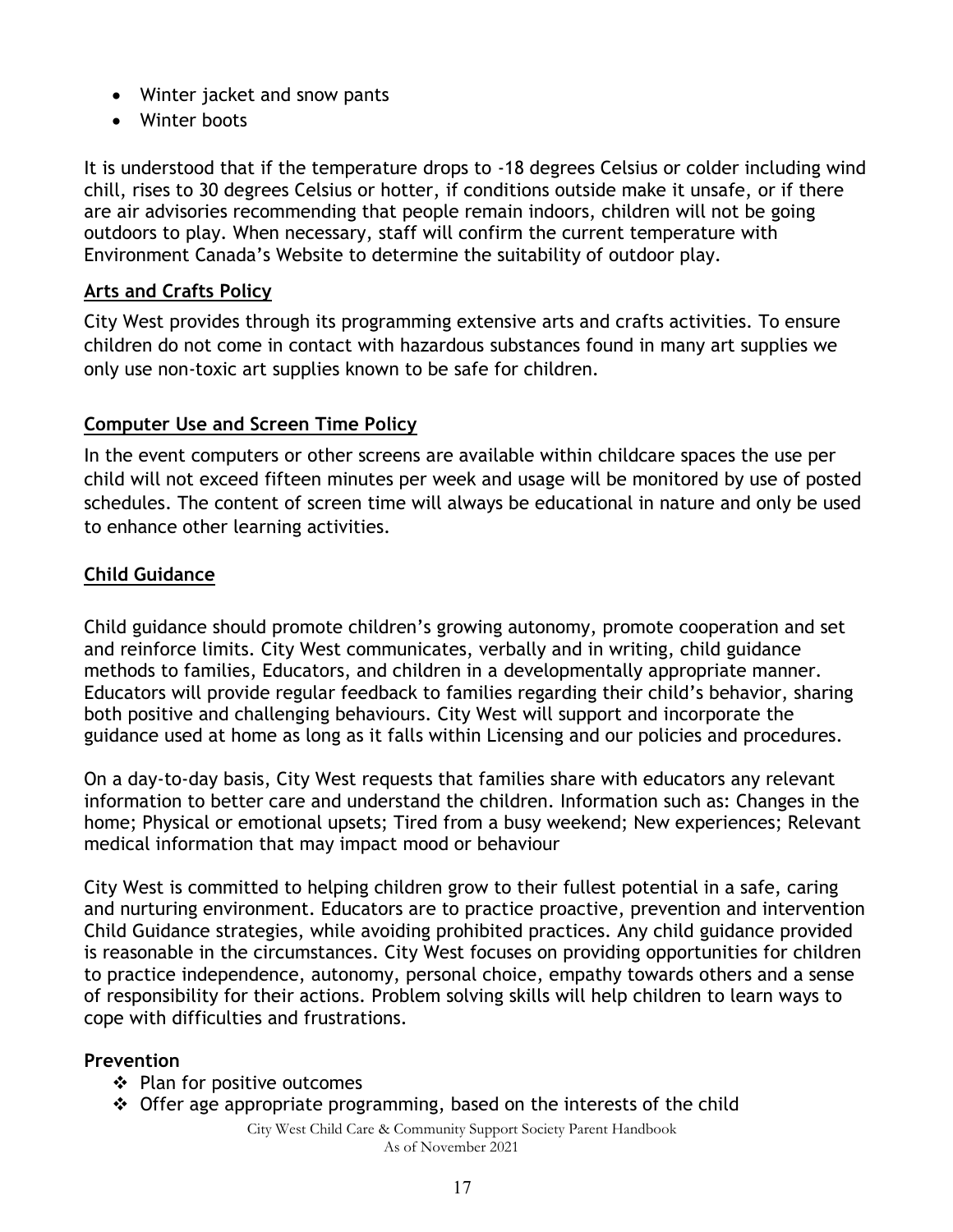- $\cdot$  Be organized and plan materials and equipment ahead of time to avoid unnecessary waiting
- ❖ Provide individual and small group experiences
- $\triangle$  Anticipate issues and be flexible
- Pay close attention to children who tend to require more guidance and intervene before situations arise
- $\div$  Plan and give reminders before transitions
- $\triangle$  Children will be given time to finish an activity they are involved in
- $\div$  Use proximity to help prevent situations from escalating
- $\triangleleft$  Educators foster strong emotional attachments with children, communicating warmth and acceptance through verbal and nonverbal reassuring behaviours
- $\cdot$  Respond to children's needs and cues in an appropriate, timely, caring and consistent manner
- $\div$  Project a cheerful, playful, professional attitude
- Respond positively to children's individual interests and strengths through supportive small group interactions and one-on-one communications
- ❖ Redirect children
- ❖ Provide safe and nurturing environments
- Develop clear expectations with or for the children and be sure children are aware of the expectations
- $\div$  Promote risky play in the spirit of learning
- Teach children about natural and logical consequences
- Communicate Clearly using words and phrases the child will understand
- Use reminders of City West Childcare Policies
- Acknowledge feelings
- ❖ Communicate with children at their eve level
- ◆ Allow children to respond and finish speaking and listen to the children's words
- Recognize children through specific praise, compliments and encouragement
- Model respectful interactions with other adults and children in care

# **Proactive Intervention**

- Offer safe choices mutually accepted by the educator and child
- $\div$  Include children in determining the choices, where possible
- Age appropriately, promote discussion, problem solving and conflict resolution by allowing children to solve their own problems and intervening when required
- $\div$  Remind children of expectations
- $\div$  Use observation techniques to identify causes of challenging behaviours and modify the environment and supervision to promote positive behaviours
- $\div$  Encourage children to solve problems by helping them identify the problem, think about alternatives, and make decisions
- Educators are consistent in following through when limitations are not met. For example, positive redirection is a follow-through child guidance strategy (e.g. It's time to leave the blocks now. Do you want to paint or look at a book?). Positive reinforcement is used to reinforce children's positive behavior (e.g. "You are able to wait for your turn, thank you").
- \* Allow children personal space (time alone if needed, but never a "time out")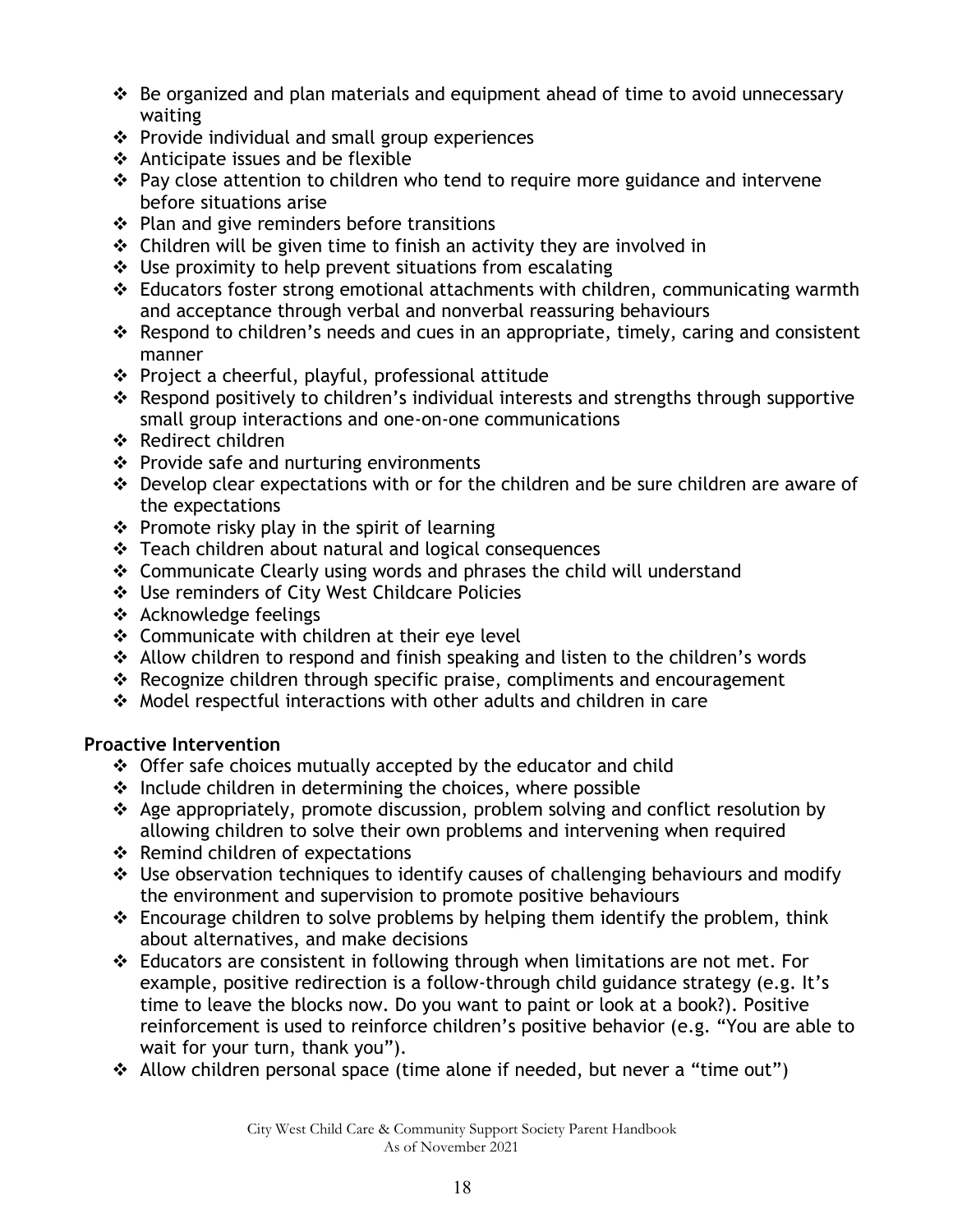- $\circ$  If a child demonstrates the need for personal time to cool off, allow the opportunity to do so where they are comfortable
- ❖ Comfort children
- $\div$  Educators may use physical contact such as hugging, holding and cuddling to calm children

# **Addressing Severe Behaviours**

On occasion, City West understands that severe behaviours will occur. In the case that a child exhibits severe behaviours and all the efforts have been exhausted to follow Child Guidance prevention and proactive intervention strategies, the following guidelines will be followed:

- I. Child will be redirected to a safe place and encouraged to calm down. Other children may be removed from the space, depending on the circumstances (i.e. If there are concerns for safety).
- II. Educators will work with the child to assist them in calming themselves, so they can rejoin the group and follow all program expectations. This may mean speaking to them, sitting with them, or letting them have time to themselves.
- III. Physical intervention and/or restraint will only occur if it is reasonable in the circumstances and all other strategies are unsuccessful and/or if the child is at risk of hurting themselves or others
	- For example, an Educator would hold a child if they are running into a busy street or step between children if they are hitting each other
	- Once the child is ready to return to the program, Educators will supportively reintroduce the child, being sure to stay with the child until they have settled into an activity or task.
	- Educators will debrief with all children, when appropriate, discussing the emotions that they are seeing
- IV. In rare cases, parent/guardians may be contacted if a child continues to put themselves or others at risk. i.e. a child continuously running away from the program and not returning to the site or throwing chairs and tipping shelves in the room and unable to be reintroduced
	- Incident will be documented on City West Incident Report and shared with the family
	- Upon parent/guardian arrival, an Educator will discuss the situation
	- Child Care Management will be notified of the situation
	- A meeting may be scheduled between the Director and the Family:
	- The Meeting may include, but is not limited to:
- i. Behaviour strategies used at home
- ii. Behaviour strategies that can be used/implemented at City West
- iii. The Director will meet with parent/guardians to work through a plan of action to assist the child. Termination is a last resort.
- iv. Communication may need to be shared with other families in the program when an individual child's behaviour may have impacted all/most of the children. This communication will not disclose personal information of the child.

The Centre will not in respect to a child: